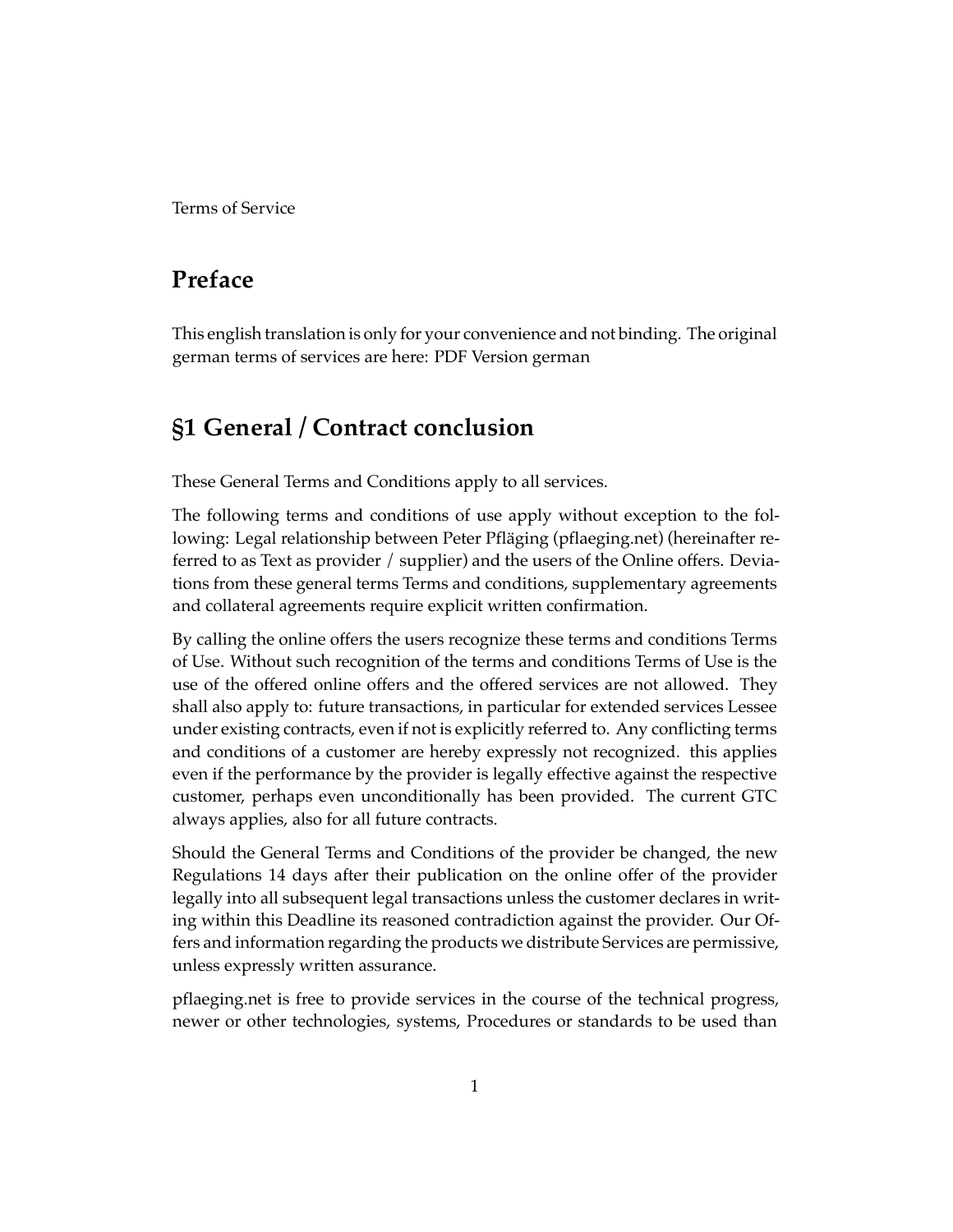initially offered, in so far as as the customer therefrom no disadvantages arise. Transfers from Rights and obligations arising from the contract of use require the written agreement Consent of the provider. Having set up an account of the users to the corresponding services as listed in the contract know how to act conscientiously. A breach of the here formulated conditions by the user can lead to his immediate Exclusion from the use of this service. Such a Exclusion can be permanent.

## **§2 Waiver of claims for damages**

By calling the provider's online offers or the "download" and the use of the data from the offer of the provider the user on any claims against the provider, arising out of this process. In particular, the users abandon themselves Claims for possible malfunctions on your computer (eg viruses, Bugs, omissions, deletions, defects, delays in operation or in the case of transmissions, theft, destruction, unauthorized access or Alteration of files) as well as injury or damage to their files other hardware or software relating to the use of the Online offers and the offered services. The same applies to technical problems and malfunctions in computer online systems, Servers, providers, and computer accessories or as a result of the usage process.

## **§3 No warranty / liability for third party content**

The provider assumes no warranty or liability for textual and / or pictorial and / or other content, which is provided by third parties (eg Hyperlink, email, chat rooms, forum contributions, stickies) about the Online offers of the provider are accessible.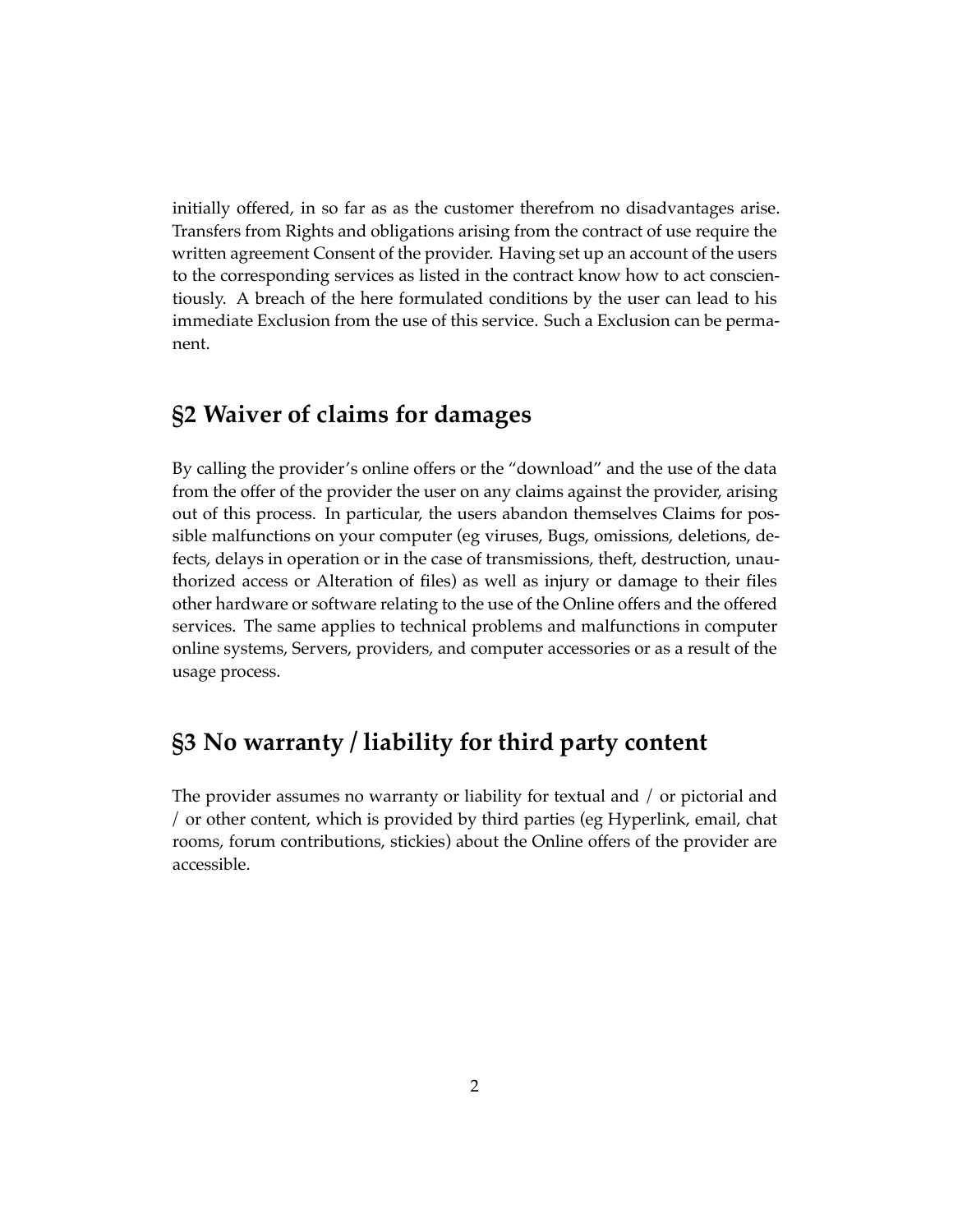# **§4 Limitation of liability on intent and gross negligence**

Insofar as, contrary to the provisions in the preceding paragraphs 2 and 3, Liability of the provider should be legally prescribed, the provider only for gross negligently or intentionally caused losses, Damages etc. The liability for slight negligence is locked out. This also applies to your own fault or Organizational negligence and negligence of vicarious agents. A liability for cases of force majeure is excluded. Insofar as the liability of the Is excluded under the above provisions, it also applies to the personal liability of employees, Employees, employees, representatives and vicarious agents of the provider. The provider is not liable for simple negligence as far as the violation is not the cardinal obligations and the essential Obligations. Among these cardinal duties are the Main performance obligations of the provider, which is a proper To carry out the contract. The provider also accepts no liability whatsoever for damage - causing events occurring in the area of the respective line provider. Among the essential Duties are also understood to be the secondary duties, which in turn are called Prerequisite for proper contract processing have to. The provider provides a guarantee for a permanent Availability and claims for compensation as long as they have the System failures should not have been avoided with the utmost care can.

In addition, the provider includes a claim for the cases from which disturbances have occurred which are not attributable to the provider and / or are outside their area of responsibility.

Other claims for damages due to default or for the purpose of representation (Partial) impossibility are limited to typical damages. Furthermore liability shall be excluded if performance delays and / or Loss of performance due to force majeure and / or unforeseeable, only temporary and not responsible for the provider Impairments. Among such Impairments are, in particular, also governmental orders, Strikes, lockouts and legal, company internal Measures. Furthermore, the complete or partial failure of the customer's own services communication and network structures and gateways other providers and operators. A reimbursement of prepaid remuneration in the event of a failure due to a Responsibility of the provider is only then paid if the period of failure exceeds more than seven complete workdays. Excepted from this Liability for liability are on the one hand the liability because of the absence of assured characteristics, the liability of consequential or consequential damages Consequential damages. For malfunctions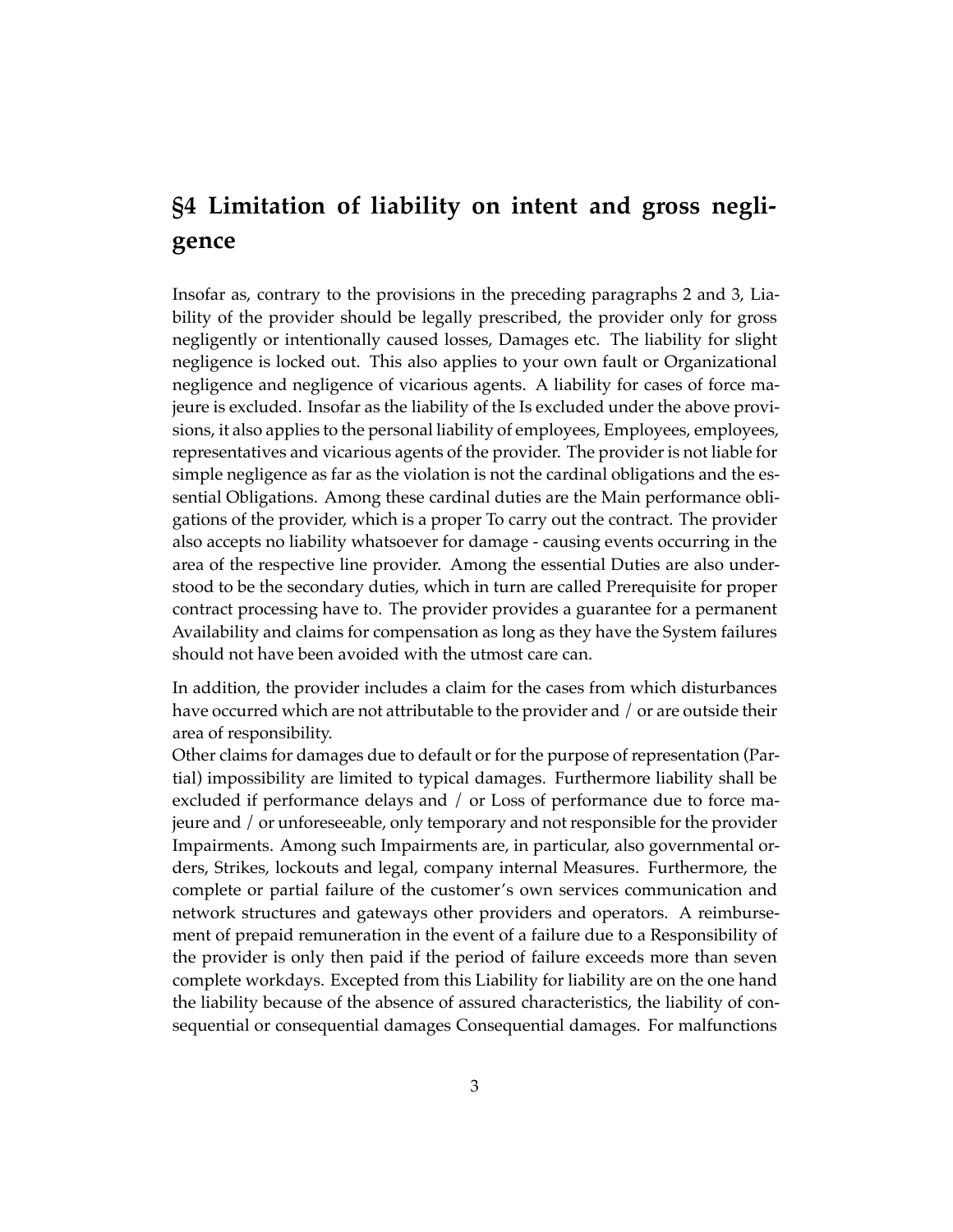and failures in the Internet per se we can not accept any liability as we do not have any influence on it to have. Liability and damages claims are in each case maximum the contract value. In particular, it is pointed out that for lost data due to failures on our servers no liability is accepted. The provider can arrange for eventual Damages caused by loss of the password to unauthorized persons or the like. are not liable or liable. Of the provider assumes no liability for the loss of the computer system of the provider. An obligation of the provider, of these backup copies does not exist. Of the provider also assumes no liability for the dissemination of confidential data, which are stored in the data processing system of the provider. The provider accepts no liability for violations Minimum age law of the offered services and / or for the use of indexed services of any kind. The provider accepts no liability for contracts between the user and the partners or sponsors. The provider verifies the contents of the customer does not determine whether claims of third parties are entitled or unauthorized. On the Internet, it is usual that up to a courtly clarification data on credible desire each Third parties. The customer therefore agrees to the Access to its contents in the event that third parties' claims credible. Copyright / trademark and competition law Protection. The image, which appears in the offer of the provider, textual, audio-visual and other content copyright and / or competition law or trademark law Protection.

The users of the provider and the offered services are accordingly prohibiting such content without prior written consent from the provider, except for personal use, in worked or unprocessed form, to disseminate, to broadcast, publicly, in databases or similar storage to feed, to supply and to the public ("communication to the public") or for other purposes use.

### **§5 Prohibition of unlawful contributions**

The users of the lessor of the offered services are prohibited, to violate existing laws, textual and / or pictorial or other contents in the program of the provider. This is particularly affected by criminal law or otherwise offensive, threatening, hateful, or punishable calling, racist, obscene, pornographic or similar Expressions and content. It is also forbidden for users, Content in the offer of the provider, the commercial Advertising for third - party products or programs or in unauthorized copyrights, trademarks or registered trademarks third party.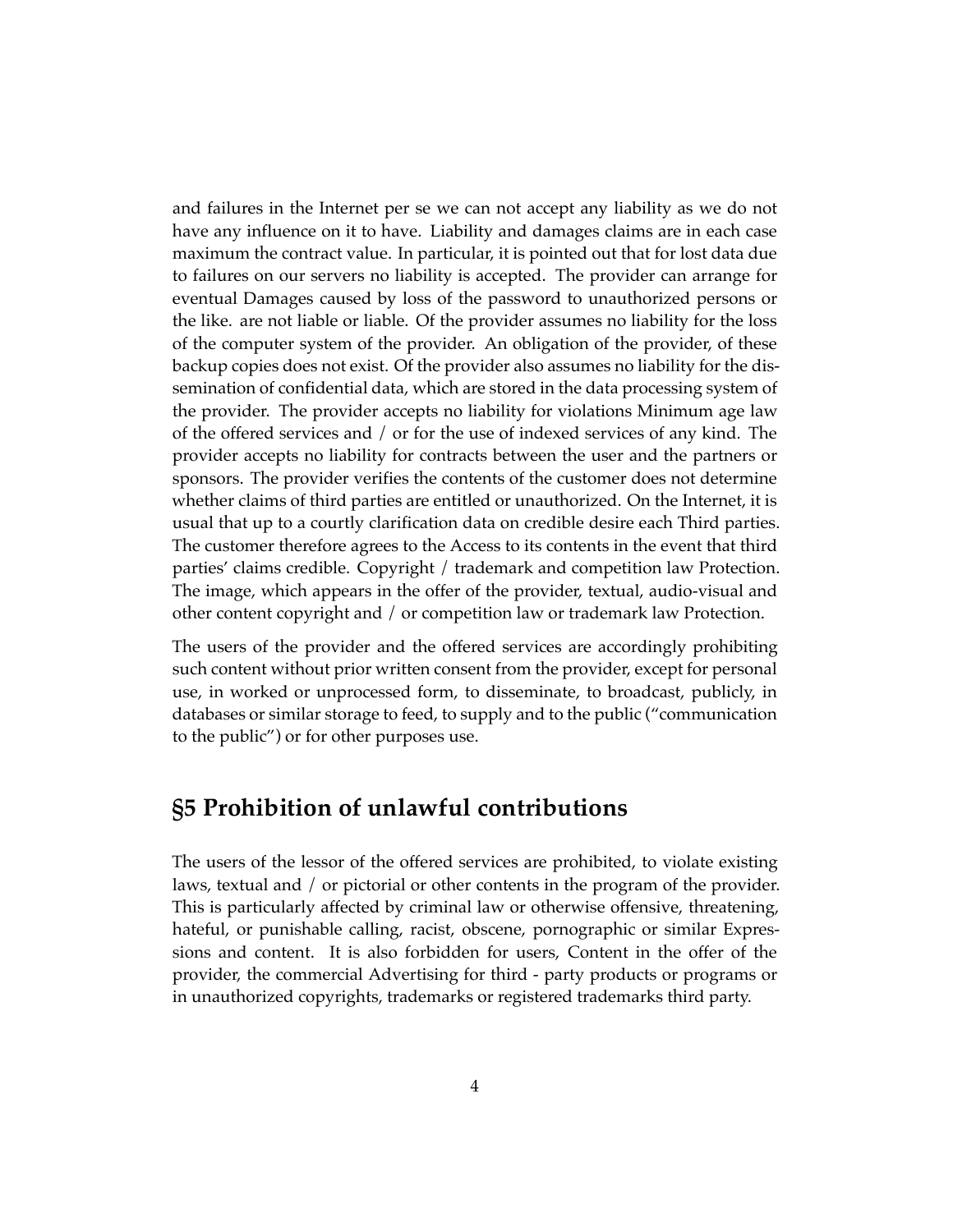### **§6 Benefits**

The provider offers online services and web services. The base of these services is the possible rental of online services and Web services on the Internet. The services of the provider are provided by provided to the best of its knowledge and belief. The provider guarantees an accessibility of his Internet servers of 95% annual average. A guarantee of the offered However, services may be necessary for the cases that the technical operation is due of problems or causes that are not caused by the provider and / or can not be influenced by them provided. The provider is in such cases endeavors the technically smooth operation within the scope of the possibilities restore. The provider reserves his services as far as this is concerned; necessary and / or the technical development allows this and / or requires. The provider commits himself to such Changes only in a reasonable frame for the customer and under Taking into account the interests of the lessor.

The provider guarantees an accessibility of his Internet services only for customers of its paid services.

Binding delivery dates must be agreed in writing. The agreed delivery period begins with the date of the order confirmation.

The deadline shall be observed if the delivery item before the expiry of the time limit expires Is provided. The delivery period may be extended by Time until the buyer gives us the order for the execution of the order necessary information and documents. The delivery time shall be extended appropriately in the case of work- in particular strike and lock-out, as well as by us not Circumstances, such as statutory or governmental orders or in cases delivery delays due to force majeure. The above We shall not be held responsible for any circumstances beyond our control of an already existing default. Beginning and end of such obstacles we become the user in important cases as soon as possible.

## **§7 Rescission and compensation for non-executed orders**

The lessor can withdraw from the contract if a Payment setting, opening of bankruptcy or court The rejection of bankruptcy due to a lack of mass, change or checks or other specific evidence Deterioration in the purchaser's assets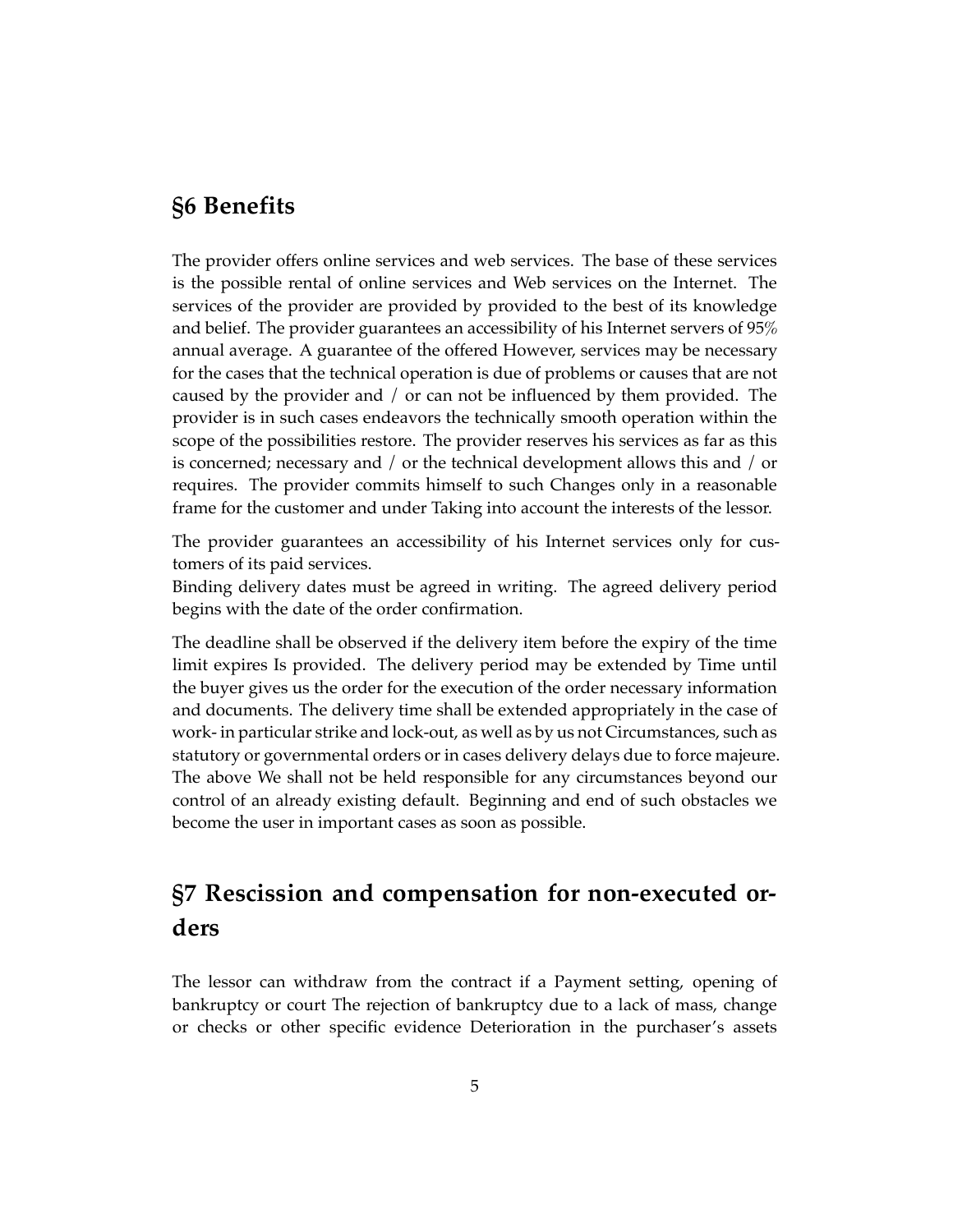become. If the provider resigns from the contract because of the order is not executed for reasons for which the customer is responsible, then the customer has us for our expenditure and the lost profit flat charge of  $\epsilon$  25.00 for online and web services to pay. The provider reserves the right to make a provable higher damage. The lump sum compensation is reduced to the extent that the Customer proves that expenses and / or a damage not or not in the amount of the expense compensation respectively.

### **§8 Use of customer data**

The provider is entitled to provide all the data, the business relationship with to the customers, according to the current legal provisions to process. The provider stores all the data of the client during the Duration of the contract electronically, as far as this is to fulfill of the object of the contract, in particular for billing purposes is. The collected customer master data and stock data are processed and processed the provider also uses advertising and market research for his own internal purposes. Statistics and user data are only used in anonymised form. There will be no personal Data, content and information from users to third parties. The provider commits himself to all data, contents and files best knowledge. The provider knows the customer but explicitly indicated that the data protection for data transfers in open networks such as the Internet, according to the current state of the art can not be fully guaranteed. The provider does not allow without explicit written permission, source code or Parts, graphics, symbols as well as ideas and layouts use. The provider shall at all times be notified to the customer upon request as far as it is concerned, complete and complete free of charge.

# **§9 Contract conclusion, term of contract and termination**

The contract between the provider and the customer always comes first the acceptance of the customer application by the provider. The Notification of the acceptance of the contract is made by the customer E-mail. Minors may use the services offered by the provider not without the consent of the parents. These signed consent is in writing by letter or e-mail to the provider to send. Transmission by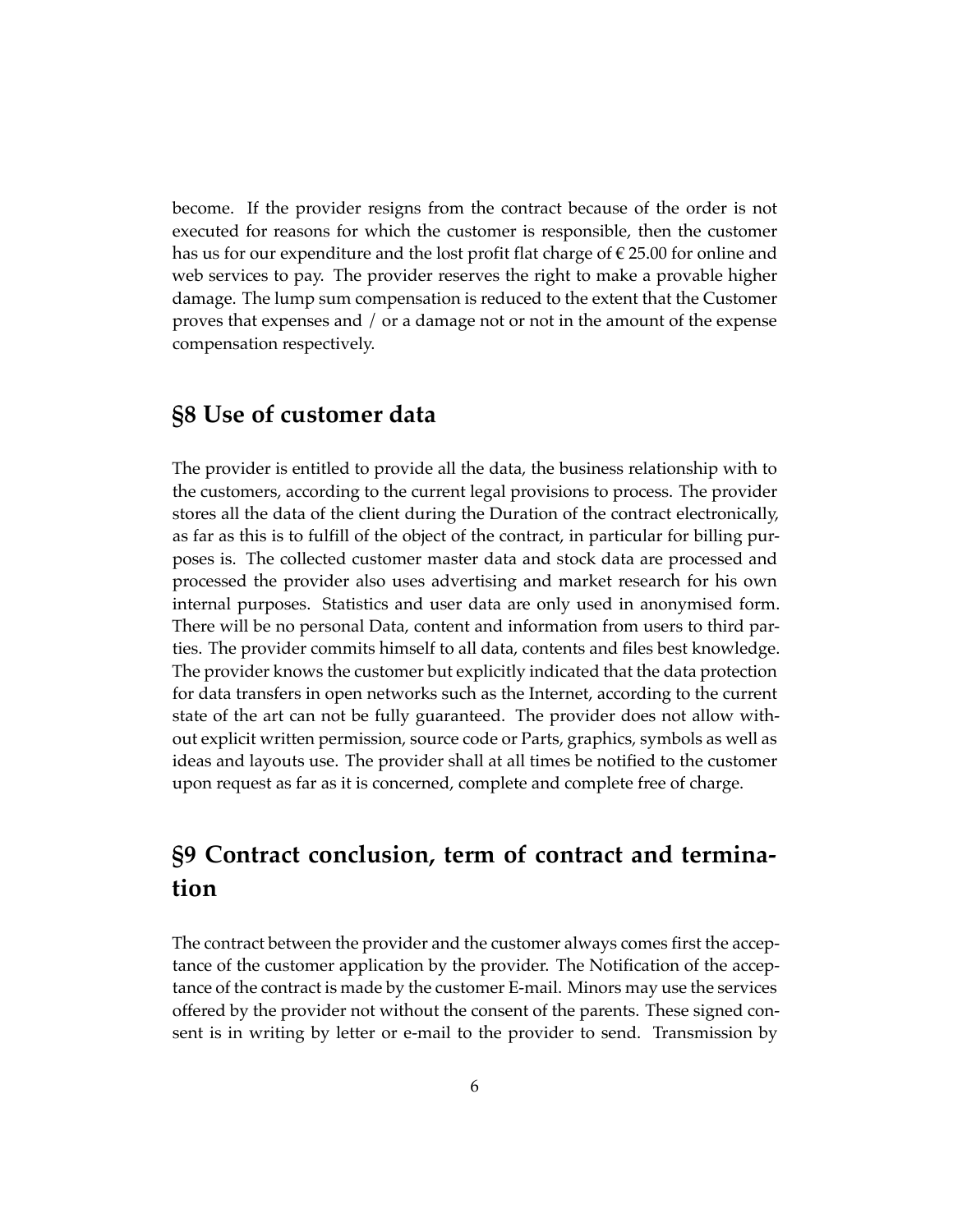e-mail is only sufficient signed, signed form. For every service or for each leasing contract there is a contract term, which in the Internet, as well as on the respective order. After The expiry of this term without notice shall be extended Contract automatically for the accounting period. This extension must be submitted to the Customers. A notice has written in writing at the latest one week before the end of the first and / or each further Contract period in writing via letter, e-mail or web interface respectively. In the case of letters, the postmark is valid as Termination rally date. Complaints the one termination , are immediately notified to the provider via e-mail or letter. The communication on a Mass media such as various instant messengers, IRC, or Skype Telephone call not recognized. This of course remains the right of both parties to terminate the contract for an important reason within the meaning of the The German Civil Code (BGB).

#### **§10 Remuneration**

The prices listed in the price information are inclusive of the currently valid VAT of 20% in Austria. For our services, the list prices at the time of the Order confirmation or order confirmation. The billing period is determined to 3 months in advance or if indicated for 1 year in the Ahead. Refund of already paid fees in case of early payment Termination is excluded. The invoice will be sent for the first time as a PDF via Email, in the subsequent periods this changes Do not proceed. Requests the customer in the following A separate invoice sent to him by post the lessor is entitled to do so per Invoice  $\epsilon$  2,00 to be requested. The payment has immediately after Invoice no later than 5 working days on one of the accounts from the provider. A payment is only deemed to have been made, if the provider can dispose of the amount. The user gets 30 Days after receipt of the invoice automatically into the legal delay. From this point onwards, the outstanding claim is 5% above the in each case at the respective base rate lock. Electronically dispatched payment requests (e-mail) recognized by the customer as binding. In case of seizures or other The customer shall immediately inform us in writing of any third party interference notify. The assertion of an additional one Arbitration is reserved. Bills of exchange or checks will only be issued after Agreement and for the sake of completeness and shall only apply after their payment as payment. The buyer is entitled to retention rights only to the extent that his counterclaim is based on the same contractual relationship based. A set-off of the buyer is excluded, the counterclaims of the customer are legally established or recognized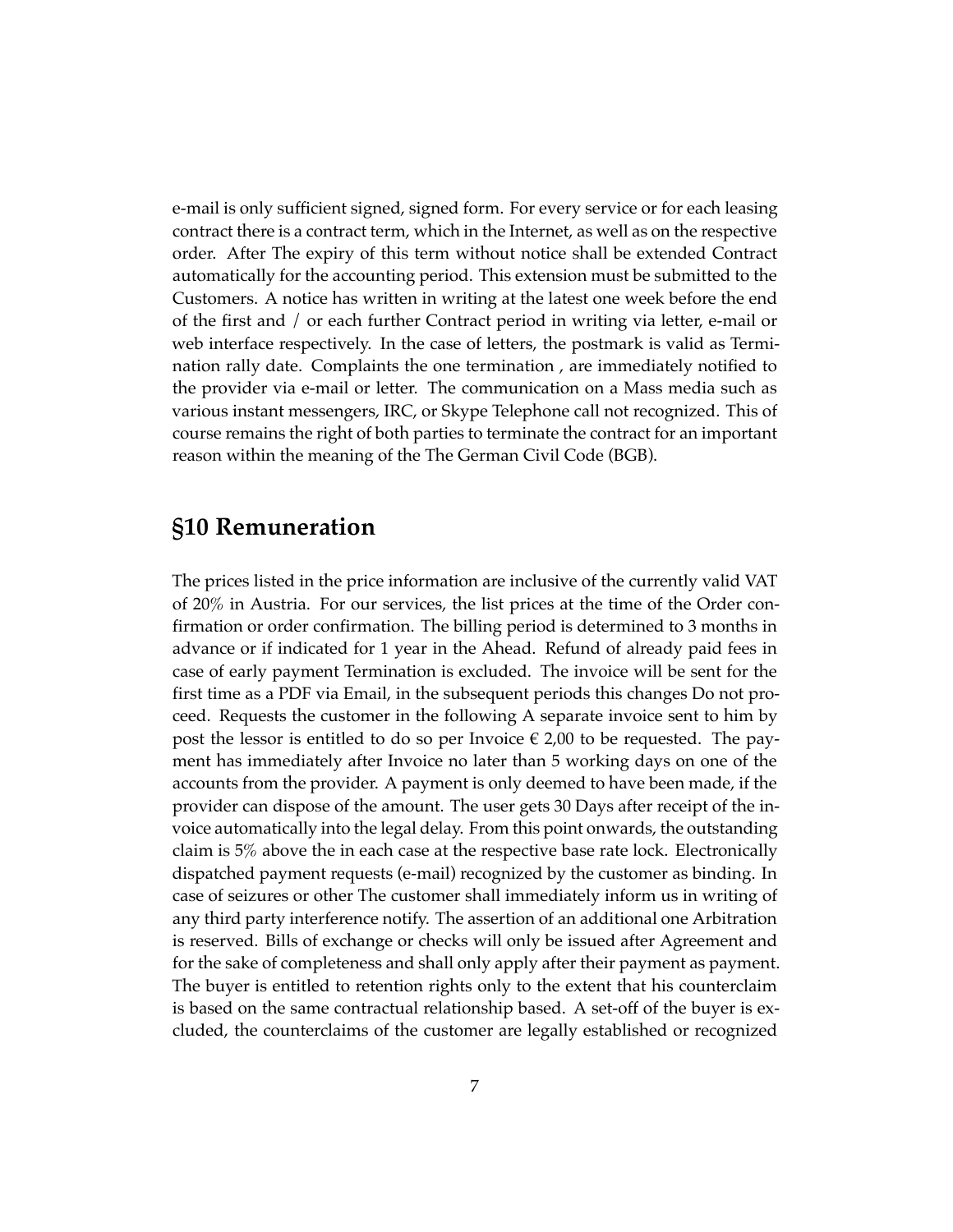us.

Important reasons within the meaning of the Act are:

if the user is insolvent and the payment is final denied.

if the customer violates the obligations specified in these GTC, in particular its contractual obligations Warning from the provider no change by the user causes.

In addition, the provider reserves the right to terminate the service in case of default temporarily and with a delay of payment of more than 14 days the service completely. The user is concerned about this imminent lock in a separate reminder. Is a final The supplier is an extraordinary one Termination. The object of the contract are all by the customer rented services.

Should the user after the expiration or the blocking of its services Backup of their data, the provider is more expensive Administrative expenses which is charged at a flat rate of  $\epsilon$  25.00. This does not make sure that the provider is running after expiration or blocking Contract still has access to a backup of the data. Subject of the Contract are all services rented by the customer.

#### **§11 Obligations of the customer from the contract**

The customer is obligated to the online offers of the provider to use them properly.

## **§12 Correctness of the data provided by the customer**

The customer assures the provider that his total stated Data, in particular its name, address, address Telephone connections and its bank connection data, both correct as were also fully indicated. Should changes to this The customer is obliged to make the corrected data new data immediately to the provider. Furthermore these changes also include the entry of a Succession and / or any other succession of succession, and if Communities of customers (partnerships and partnerships) Inherited) persons are separated and / or added. Should the customer does not comply with these obligations, the provider, after unsuccessful warning the customer the Contractual relationship.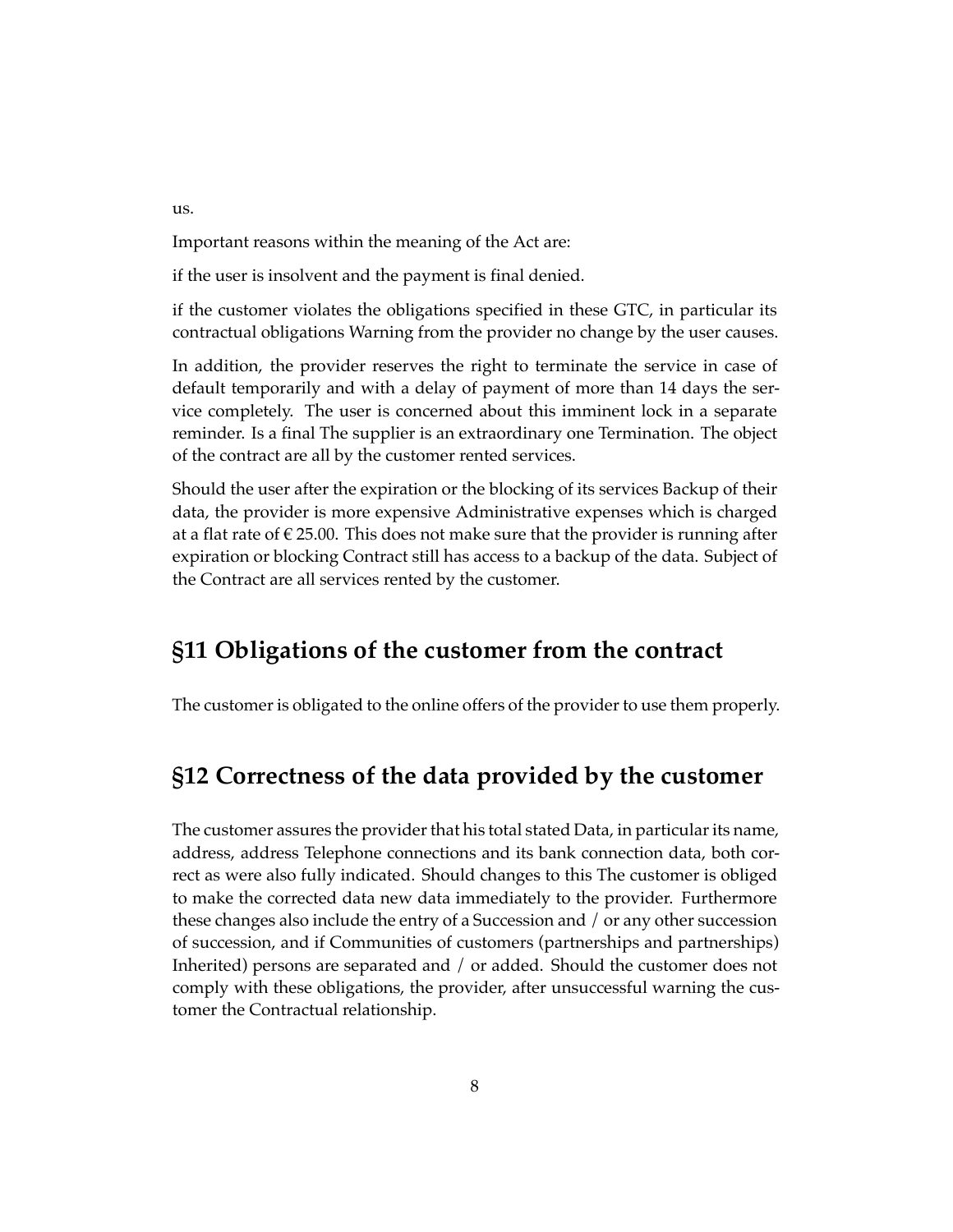## **§13 Confidentiality obligation**

The customer is obligated to use it to fulfill and use the Contract and strictly confidential to treat. If the passwords are used by third parties, the customer agrees to the resulting costs and to pay any compensation. Of claims be called upon by a third party, the customer expressly releases the provider.

### **§14 Other obligations of the user**

The tenant is prohibited from providing the following services related to: Use of the web space provided to him by the provider and Server to use: services that exceed the normal level of traffic go out. Pornography or erotic content. Mobile phone logos, Ringtones, gambling, voting, dating, etc. content that is unlawful, right-wing, obscene, threatening, offensive, defamatory or scandalous, content that is private information about persons without their consent, content, the Trademark, copyright or other intellectual property violate, content that causes others to commit criminal acts or acts which undermine the civil order otherwise against local, state or international laws violated. Every client of the provider is obliged to keep his / her personal details the current general terms and conditions. These are available on the website <https://www.stickiebox.org/agb.html> and also on request at any time. Should a change to the General Terms and Conditions within 14 days no objection , this is regarded as recognition. Any available The service may only be carried out at the intended rate and for the purpose intended purpose.

In case of disregard, the service will be blocked.

### **§15 Rights of Provider**

The provider will also be at irregular intervals in the form of samples and a reasonable suspicion of a possible infringement immediately inform the customer about this violation. Should this the Not promptly comply with the request for disposal or the Legality can not prove / prove, the provider reserves to terminate the contract exceptionally. The provider reserves the right before, content that improves the control operation behavior or the security of the Servers, or to block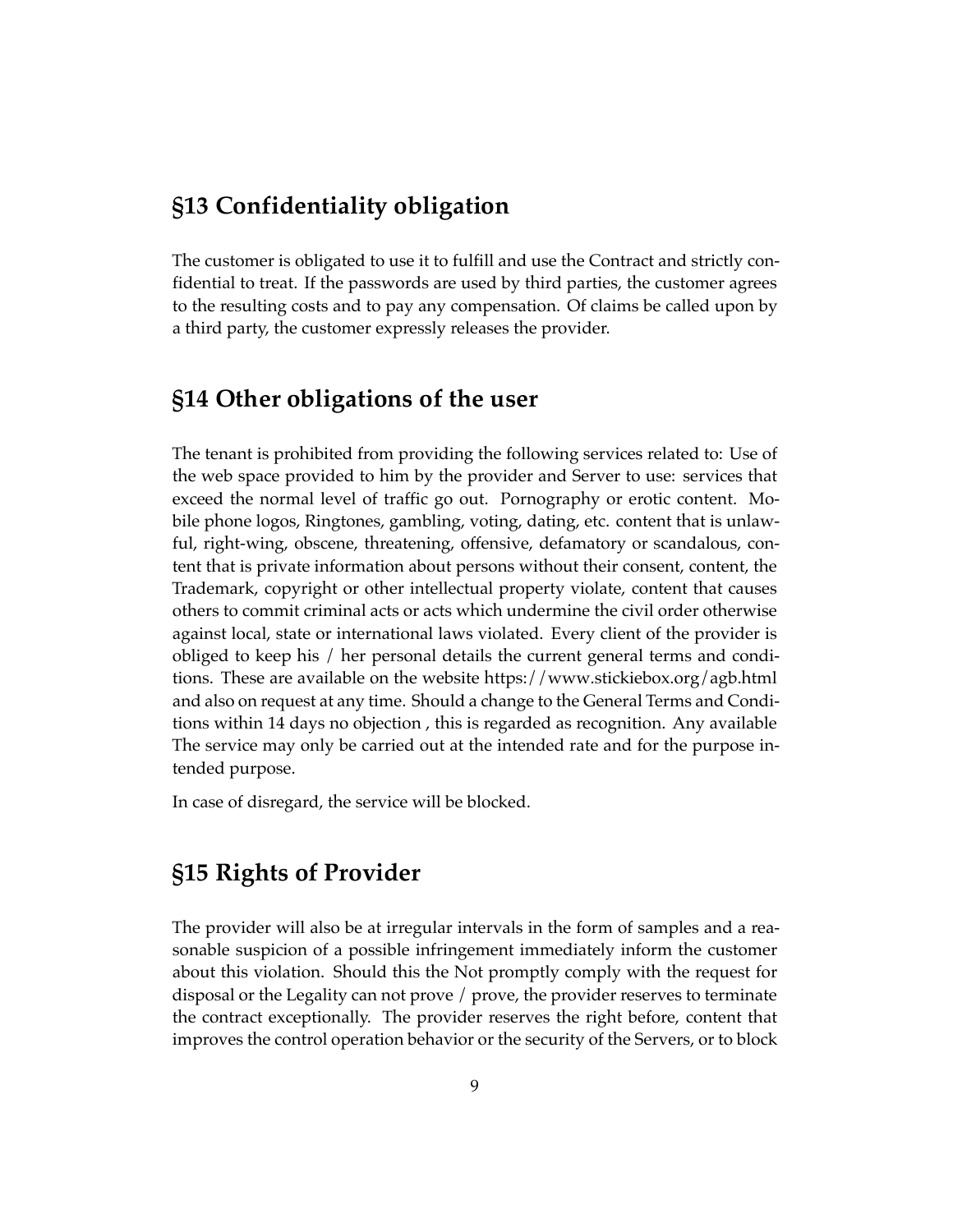their servers Operation in individual cases. The provider reserves the right also the right to the offer of the customer without warning if the customer own programs within the scope of his offer the control operation behavior or the safety of the Services. The provider agrees, in the course of time a year, every service, to test extensively. Hardware and software may be interchanged in the event of maintenance. While this time the service is not available. From this work goes no reduction of rental costs against the customer. The customer declares that the provider is bound to the e- Mail address of the user e-mails for information and advertising in the reasonable extent. To distinguish such e-mails are these are marked in a suitable way.

## **§16 Other**

The customer is hereby explicitly reminded, that the provider filed customer data from a technical point of view at any time can be seen. The closed between the client and the provider Contracts are subject to Austrian law at the same time declared exclusion of the provisions on the UN Convention on Contracts for the International Sale of Goods on the purchase of movable goods. The use of the contractual Service by third parties, as well as the payment of this Services to third parties requires the express, written and written Consent of the provider. If a resale has been agreed, are re-salesmen in any case to overlap this To their contractual partners the provider is harmless and without complaint. The customer has, provided that not assigned separately, no claim to a separate IP address, a dedicated physical server for its service or a him dedicated dedicated bandwidth (line capacity for data traffic). The operation is carried out to the necessary cost reduction on efficient Central servers (servers) with an IP address and a total for the respective server available bandwidth, causing fluctuations in of the bandwidth actually available to the customer are.

In disputes in business with consumers can be a conciliation through the EU's online platform: [Online Dispute Resolution - European Commission](https://ec.europa.eu/consumers/odr/)